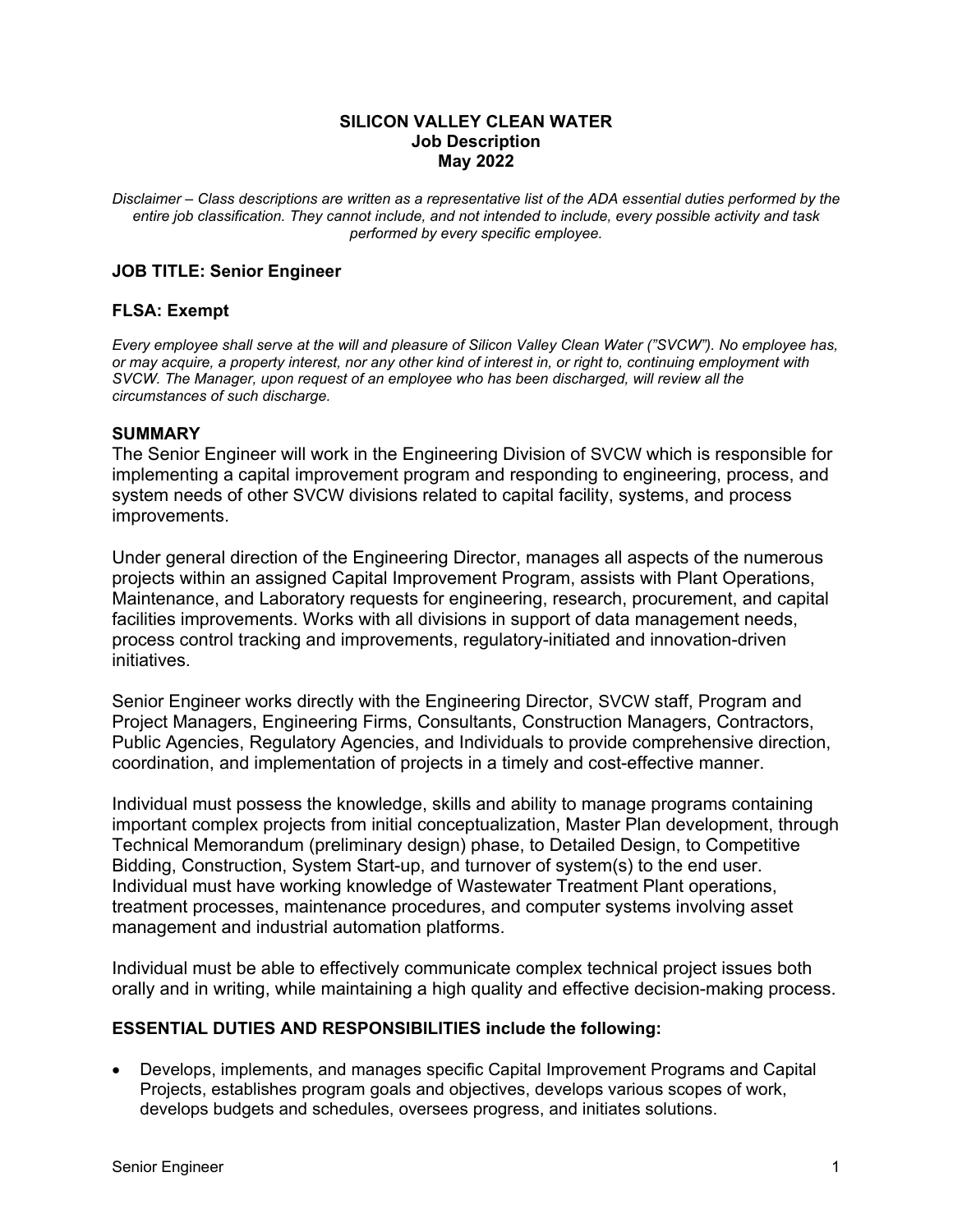- Manages, plans, organizes, coordinates, and directs the activities of program managers, project managers, consultants, engineering firms, construction managers and contractors.
- Supervises subordinate employees including performance evaluation, work assignment and disciplinary action as needed in compliance with SVCW standards.
- Develops, implements, and manages capital projects in addition to projects within the CIP and in support of other SVCW divisions.
- Prepares design documents for various capital projects needs within SVCW's facilities, prepares standard construction contract documents, and reviews plans and specifications developed by outside consulting engineers.
- Initiates and either supports the SVCW Manager or Authority Engineer in reporting or submits reports on commission agenda items for required action.
- Serves as Project Manager as needed.
- Collaborates with specified SVCW staff for various projects related to impact on plant processes, safety, asset tracking, and other considerations important to staff.
- Collaborates as necessary with stakeholders outside of SVCW such as member agencies, regulators, businesses and governmental agencies.
- Participates, gives input and assists in development of master contract specifications.
- Occasionally serves as construction manager and performs inspection of capital projects.
- Meets with CIP Program and Project Managers providing direction and assisting with background information and solution development.
- Gives input concerning performance assessment of program and project managers, consultants and contractors. Including but not limited to assessing qualifications according to SVCW generated criteria.
- Provides input related to construction, operation, maintenance and improvement of treatment facilities, processes, systems, and structures.
- Performs a variety of other duties as assigned.

### **MINIMUM QUALIFICATIONS:**

*The requirements listed below are representative of the knowledge, skills and abilities required to satisfactorily perform the essential duties and responsibilities.* 

### **Knowledge of:**

- Silicon Valley Clean Water policies, procedures, and directives.
- General Design and Construction processes related to wastewater treatment facilities.
- Process control, operation, and maintenance of a large trickling filter/activated sludge wastewater treatment facility.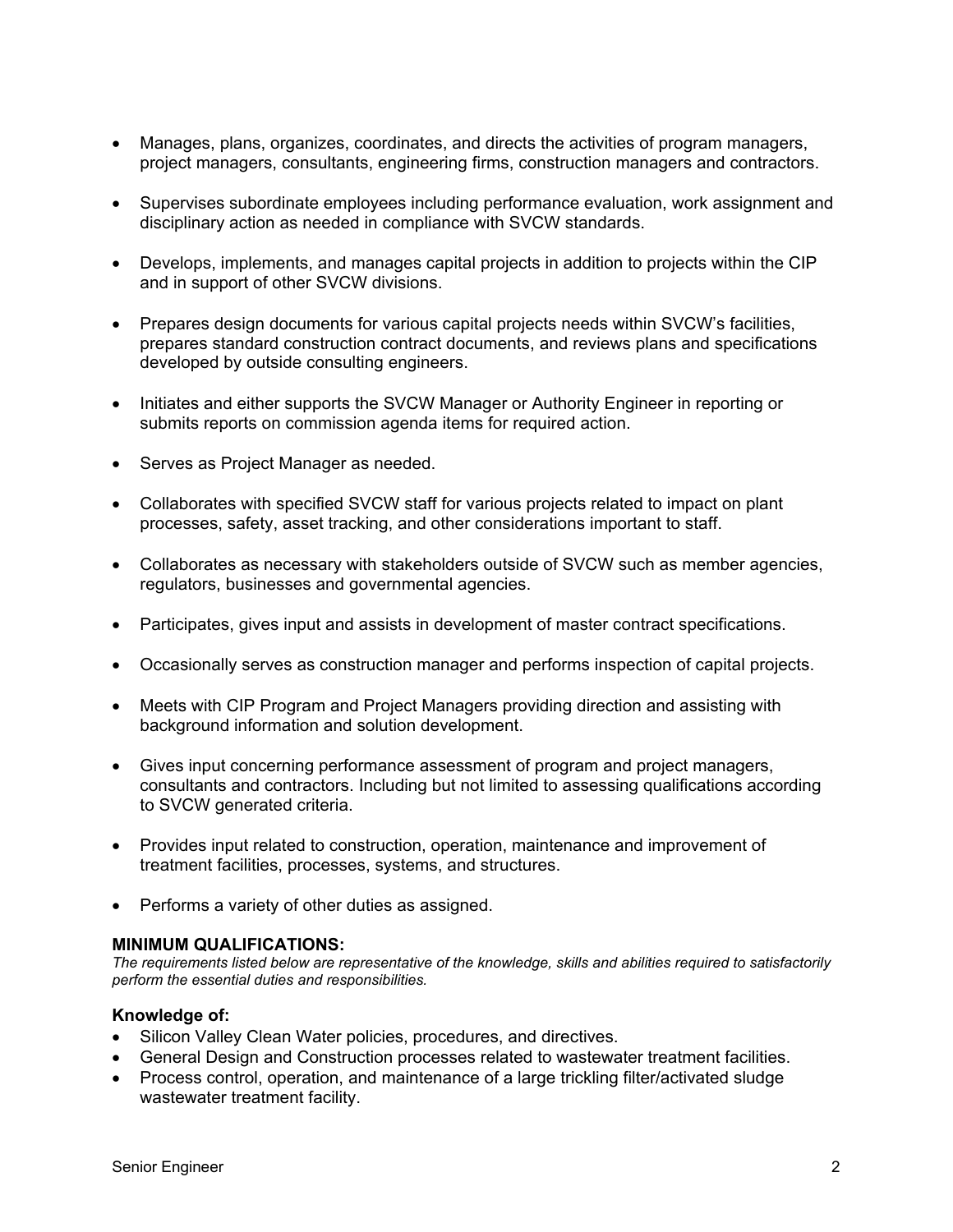- Wastewater pumping and force main conveyance.
- Federal, State, and Local laws and regulations guiding public agency procurement, wastewater plant operations and maintenance.
- Best management practices, effective management strategies.
- Program and project management practices.
- Materials and equipment involved in the operation and repair of wastewater treatment facilities.
- Control Strategies for various plant processes.
- Modern office methods and procedures.
- Office equipment such as computer, printer, fax machine, photocopier.
- Word processing, spreadsheet, scheduling, and other related software applications.
- Knowledge of AutoCad software.

### **Ability to:**

- Effectively organize and prioritize workload.
- **Effectively supervise subordinate personnel.**
- Communicate effectively verbally and in writing.
- Establish and maintain effective working relationships with consultants, engineering firms, contractors and SVCW staff.
- Manage, plan, organize, coordinate, and direct the activities of program and project managers, consultants, engineering firms, construction managers, and contractors.
- Evaluate treatment processes and mechanical and automation systems; recommending appropriate improvements, changes and additions.
- Interpret diagrams and drawings.
- Maintain records; prepare reports.
- Make presentations to various stakeholders.
- Work with accuracy and attention to detail.
- Operate PC and related software applicable to engineering services.

# **EDUCATION and/or EXPERIENCE:**

*Any combination of education and experience that demonstrates possession of the requisite knowledge, skills and abilities. A typical way to obtain these would be:* 

Twelve (12) or more years' experience in progressively responsible professional engineering experience including at least four (4) years in a project management position with a publicly owned water or wastewater utility, engineering firm, construction firm, environmental related industry, or similar organization. Education equivalent to graduation from an accredited college or university with major work in civil, chemical, mechanical, sanitary or environmental engineering. A Master's degree in Civil Engineering, Environmental Engineering, Chemical Engineering or Mechanical Engineering is desirable, but not required. A suitable combination of education and experience will be evaluated to select the best candidate for the position.

Possession of a valid Certificate of Registration as a Professional Civil Engineer (or other related field) issued by the California State Board of Registration or Certificate of Registration as a Professional Engineer from another State and the ability to acquire valid Certification as a Professional Engineer in the State of California within one (1) year of hire date is required.

Valid California Class C Driver's License and an acceptable driving record as defined by SVCW's Driving Eligibility Standards.